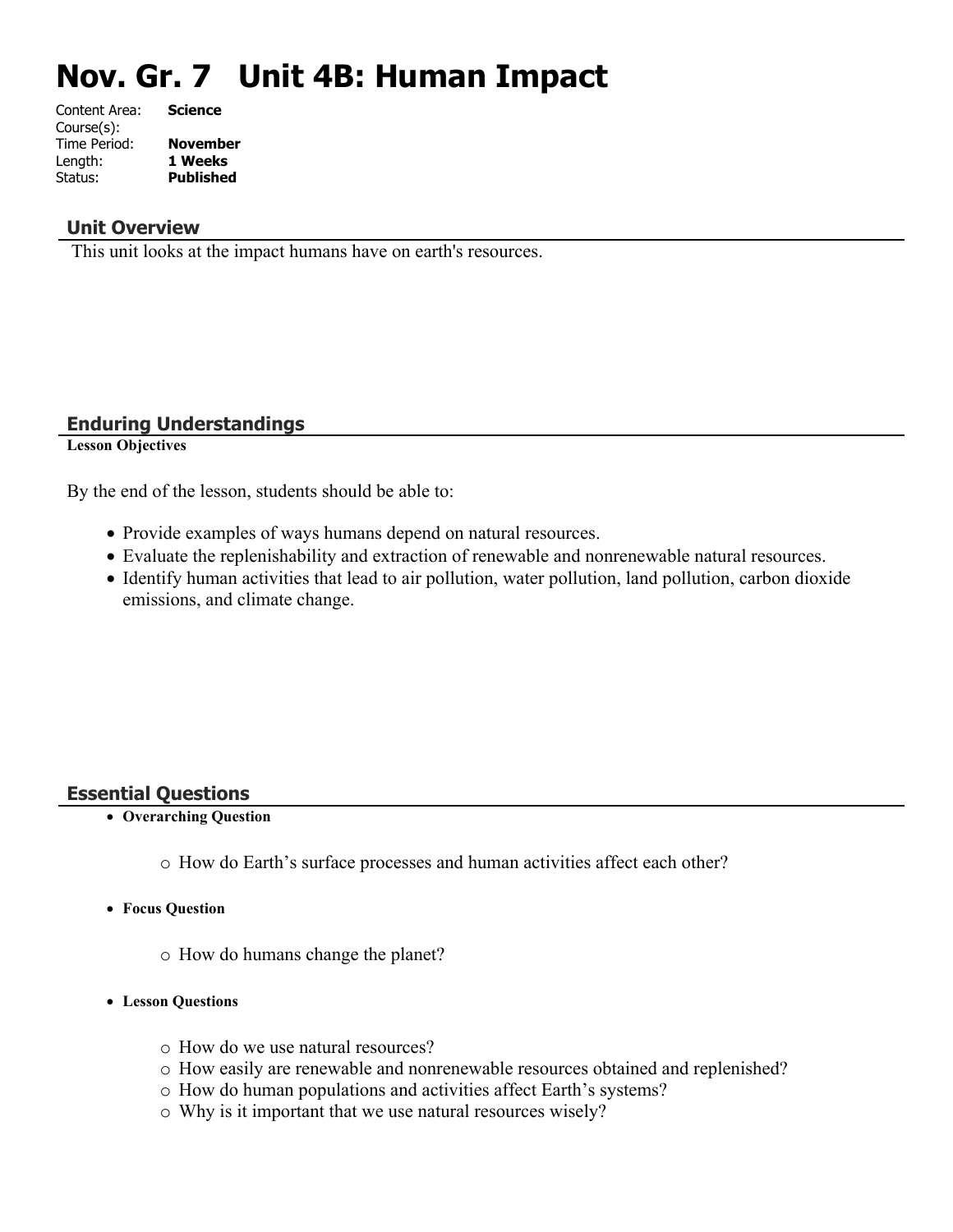- **Can You Explain?**
	- o How do increases in human use of natural resources affect Earth's systems?

# **Instructional Strategies & Learning Activities DISCOVERY TECHBOOK LESSONS:**

#### **[The Five Es](https://app.discoveryeducation.com/learn/techbook/units/e82b02d7-bf5b-4915-ac4e-15a18765a628/concepts/be37943c-40ca-411d-b424-6f1a6f53ce32/lesson/sections/c4ee5f5d-0558-4703-9d44-8bec3a7574b5)**

• [The Five E Instructional Model](https://app.discoveryeducation.com/learn/techbook/units/e82b02d7-bf5b-4915-ac4e-15a18765a628/concepts/be37943c-40ca-411d-b424-6f1a6f53ce32/lesson/sections/c4ee5f5d-0558-4703-9d44-8bec3a7574b5#e644dd16-4914-4990-86a7-b09159004d2f)

Science Techbook follows the 5E instructional model. As you plan your lesson, the provided Model Lesson includes strategies for each of the 5Es.

#### • [Engage \(45–90 minutes\)](https://app.discoveryeducation.com/learn/techbook/units/e82b02d7-bf5b-4915-ac4e-15a18765a628/concepts/be37943c-40ca-411d-b424-6f1a6f53ce32/lesson/sections/c4ee5f5d-0558-4703-9d44-8bec3a7574b5#df1aad47-1984-400b-a991-1b941c1fa00f)

Students reflect on the use of the natural resource, wood, in their everyday living and evaluate their current knowledge about classifying renewable and nonrenewable resources. Students begin to formulate ideas around the Can You Explain?

#### • [Explore \(180 minutes\)](https://app.discoveryeducation.com/learn/techbook/units/e82b02d7-bf5b-4915-ac4e-15a18765a628/concepts/be37943c-40ca-411d-b424-6f1a6f53ce32/lesson/sections/c4ee5f5d-0558-4703-9d44-8bec3a7574b5#9c1a76b6-6e4f-4f63-9a3d-af054b0e9b68)

Students investigate questions about the different ways natural resources are used by humans, including what must be done to find and replenish both renewable and nonrenewable resources.

• [Explain \(45–90 minutes\)](https://app.discoveryeducation.com/learn/techbook/units/e82b02d7-bf5b-4915-ac4e-15a18765a628/concepts/be37943c-40ca-411d-b424-6f1a6f53ce32/lesson/sections/c4ee5f5d-0558-4703-9d44-8bec3a7574b5#4f13a4da-3af1-4786-b36f-28ed5029a2b5)

Students construct scientific explanations to the CYE question by including evidence of how increased human activities with natural resources affects Earth's systems.

• [Elaborate with STEM \(45–135 minutes\)](https://app.discoveryeducation.com/learn/techbook/units/e82b02d7-bf5b-4915-ac4e-15a18765a628/concepts/be37943c-40ca-411d-b424-6f1a6f53ce32/lesson/sections/c4ee5f5d-0558-4703-9d44-8bec3a7574b5#2b66ee2c-30b8-48c5-93db-9e54e7a75e63)

Students apply their understanding of human impacts as they learn about the different ways to develop green cities, investigate the connection between human impacts and land use, and research viable solutions to decrease waste generation.

• [Evaluate \(45–90 minutes\)](https://app.discoveryeducation.com/learn/techbook/units/e82b02d7-bf5b-4915-ac4e-15a18765a628/concepts/be37943c-40ca-411d-b424-6f1a6f53ce32/lesson/sections/c4ee5f5d-0558-4703-9d44-8bec3a7574b5#7433c23f-4c7b-4a89-8c1d-f19a3cc9528d)

Students are evaluated on the state science standards, as well as Standards in ELA/Literacy and Standards in Math standards, using Board Builder and the provided concept summative assessment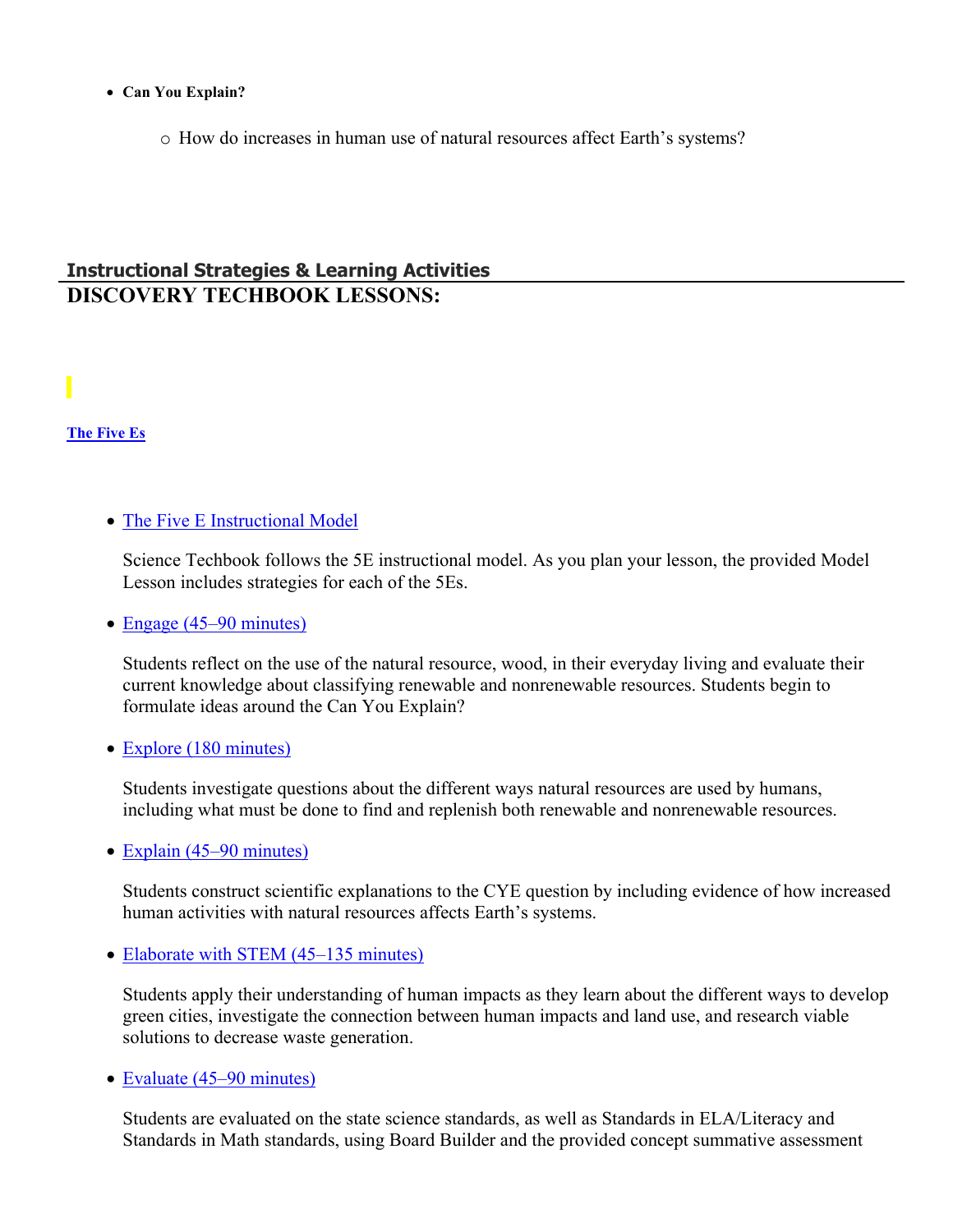# **Integration of Career Readiness, Life Literacies and Key Skills**

| TECH.9.4.8.Cl.4  | Explore the role of creativity and innovation in career pathways and industries.                                                                                                                                                                                                 |
|------------------|----------------------------------------------------------------------------------------------------------------------------------------------------------------------------------------------------------------------------------------------------------------------------------|
| TECH.9.4.8.DC.8  | Explain how communities use data and technology to develop measures to respond to<br>effects of climate change (e.g., smart cities).                                                                                                                                             |
| TECH.9.4.8.TL.4  | Synthesize and publish information about a local or global issue or event (e.g., MSLS4-5,<br>6.1.8. Civics PI.3).                                                                                                                                                                |
| TECH.9.4.8.CT.1  | Evaluate diverse solutions proposed by a variety of individuals, organizations, and/or<br>agencies to a local or global problem, such as climate change, and use critical thinking<br>skills to predict which one(s) are likely to be effective (e.g., MS-ETS1-2).               |
| TECH.9.4.8.GCA.2 | Demonstrate openness to diverse ideas and perspectives through active discussions to<br>achieve a group goal.                                                                                                                                                                    |
| TECH.9.4.8.CT.2  | Develop multiple solutions to a problem and evaluate short- and long-term effects to<br>determine the most plausible option (e.g., MS-ETS1-4, 6.1.8.CivicsDP.1).                                                                                                                 |
|                  | Multiple solutions often exist to solve a problem.                                                                                                                                                                                                                               |
| WRK.9.2.8.CAP.3  | Explain how career choices, educational choices, skills, economic conditions, and personal<br>behavior affect income.                                                                                                                                                            |
| TECH.9.4.8.CT.3  | Compare past problem-solving solutions to local, national, or global issues and analyze the<br>factors that led to a positive or negative outcome.                                                                                                                               |
| TECH.9.4.8.IML.5 | Analyze and interpret local or public data sets to summarize and effectively communicate<br>the data.                                                                                                                                                                            |
|                  | Digital technology and data can be leveraged by communities to address effects of climate<br>change.                                                                                                                                                                             |
| TECH.9.4.8.Cl.3  | Examine challenges that may exist in the adoption of new ideas (e.g., 2.1.8.SSH,<br>6.1.8. Civics PD. 2).                                                                                                                                                                        |
| TECH.9.4.8.TL.2  | Gather data and digitally represent information to communicate a real-world problem<br>(e.g., MS-ESS3-4, 6.1.8.EconET.1, 6.1.8.CivicsPR.4).                                                                                                                                      |
| WRK.9.2.8.CAP.2  | Develop a plan that includes information about career areas of interest.                                                                                                                                                                                                         |
| TECH.9.4.8.GCA.1 | Model how to navigate cultural differences with sensitivity and respect (e.g., 1.5.8.C1a).                                                                                                                                                                                       |
| TECH.9.4.8.TL.3  | Select appropriate tools to organize and present information digitally.                                                                                                                                                                                                          |
| TECH.9.4.8.IML.3 | Create a digital visualization that effectively communicates a data set using formatting<br>techniques such as form, position, size, color, movement, and spatial grouping (e.g.,<br>6.SP.B.4, 7.SP.B.8b).                                                                       |
| WRK.9.2.8.CAP.1  | Identify offerings such as high school and county career and technical school courses,<br>apprenticeships, military programs, and dual enrollment courses that support career or<br>occupational areas of interest.                                                              |
| TECH.9.4.8.DC.2  | Provide appropriate citation and attribution elements when creating media products (e.g.,<br>$W.6.8$ ).                                                                                                                                                                          |
| TECH.9.4.8.Cl.1  | Assess data gathered on varying perspectives on causes of climate change (e.g., cross-<br>cultural, gender-specific, generational), and determine how the data can best be used to<br>design multiple potential solutions (e.g., RI.7.9, 6.SP.B.5, 7.1.NH.IPERS.6, 8.2.8.ETW.4). |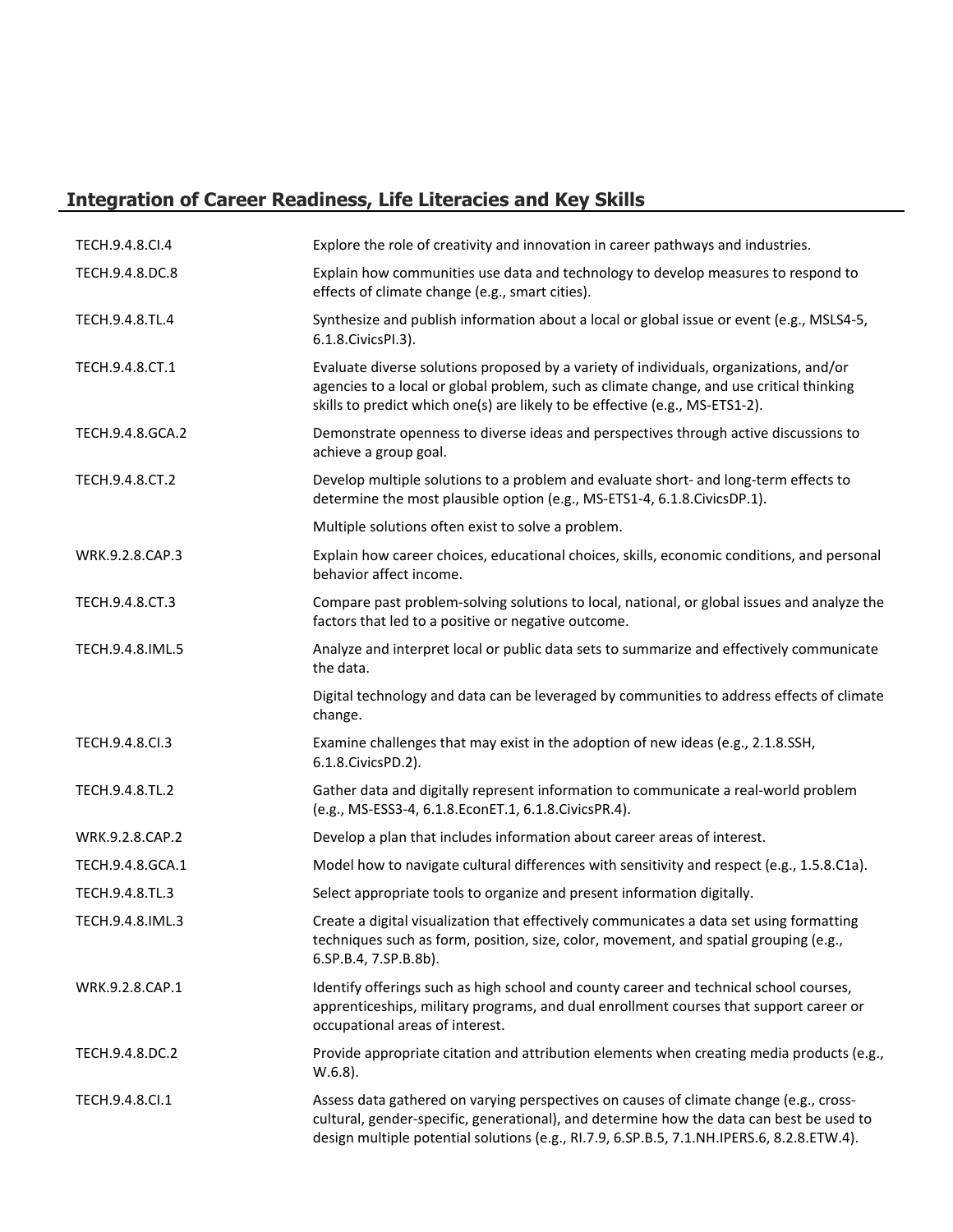# **Technolgy Integration**

| CS.6-8.8.2.8. ITH.4 | Identify technologies that have been designed to reduce the negative consequences of<br>other technologies and explain the change in impact.                                                                                    |
|---------------------|---------------------------------------------------------------------------------------------------------------------------------------------------------------------------------------------------------------------------------|
| CS.6-8.8.2.8. ITH.2 | Compare how technologies have influenced society over time.                                                                                                                                                                     |
| CS.6-8.8.2.8.ED.5   | Explain the need for optimization in a design process.                                                                                                                                                                          |
| CS.6-8.8.2.8. TH. 1 | Explain how the development and use of technology influences economic, political, social,<br>and cultural issues.                                                                                                               |
|                     | Data is represented in many formats. Software tools translate the low-level representation<br>of bits into a form understandable by individuals. Data is organized and accessible based<br>on the application used to store it. |
| CS.6-8.8.1.8.DA.1   | Organize and transform data collected using computational tools to make it usable for a<br>specific purpose.                                                                                                                    |
| CS.6-8.8.1.8.DA.6   | Analyze climate change computational models and propose refinements.                                                                                                                                                            |
| CS.6-8.8.2.8.ED.6   | Analyze how trade-offs can impact the design of a product.                                                                                                                                                                      |
| CS.6-8.8.1.8.DA.5   | Test, analyze, and refine computational models.                                                                                                                                                                                 |
| CS.6-8.8.2.8. ITH.3 | Evaluate the impact of sustainability on the development of a designed product or system.                                                                                                                                       |

# **Interdisciplinary Connections**

| LA.WHST.6-8.1 | Write arguments focused on discipline-specific content.                                                                                                                                                                                                                                                                                                   |
|---------------|-----------------------------------------------------------------------------------------------------------------------------------------------------------------------------------------------------------------------------------------------------------------------------------------------------------------------------------------------------------|
| LA.WHST.6-8.7 | Conduct short research projects to answer a question (including a self-generated<br>question), drawing on several sources and generating additional related, focused<br>questions that allow for multiple avenues of exploration.                                                                                                                         |
| LA.WHST.6-8.8 | Gather relevant information from multiple print and digital sources, using search terms<br>effectively; assess the credibility and accuracy of each source; and quote or paraphrase<br>the data and conclusions of others while avoiding plagiarism and following a standard<br>format for citation.                                                      |
| LA.WHST.6-8.9 | Draw evidence from informational texts to support analysis, reflection, and research.                                                                                                                                                                                                                                                                     |
| LA.WHST.6-8.2 | Write informative/explanatory texts, including the narration of historical events, scientific<br>procedures/experiments, or technical processes.                                                                                                                                                                                                          |
| LA.RST.6-8.1  | Cite specific textual evidence to support analysis of science and technical texts.                                                                                                                                                                                                                                                                        |
| LA.RST.6-8.2  | Determine the central ideas or conclusions of a text; provide an accurate summary of the<br>text distinct from prior knowledge or opinions.                                                                                                                                                                                                               |
| LA.RST.6-8.3  | Follow precisely a multistep procedure when carrying out experiments, taking<br>measurements, or performing technical tasks.                                                                                                                                                                                                                              |
| MA.7.SP.A.1   | Understand that statistics can be used to gain information about a population by<br>examining a sample of the population; generalizations about a population from a sample<br>are valid only if the sample is representative of that population. Understand that random<br>sampling tends to produce representative samples and support valid inferences. |
| LA.RST.6-8.4  | Determine the meaning of symbols, key terms, and other domain-specific words and<br>phrases as they are used in a specific scientific or technical context relevant to grades 6-8<br>texts and topics.                                                                                                                                                    |
| LA.RST.6-8.5  | Analyze the structure an author uses to organize a text, including how the major sections<br>contribute to the whole and to an understanding of the topic.                                                                                                                                                                                                |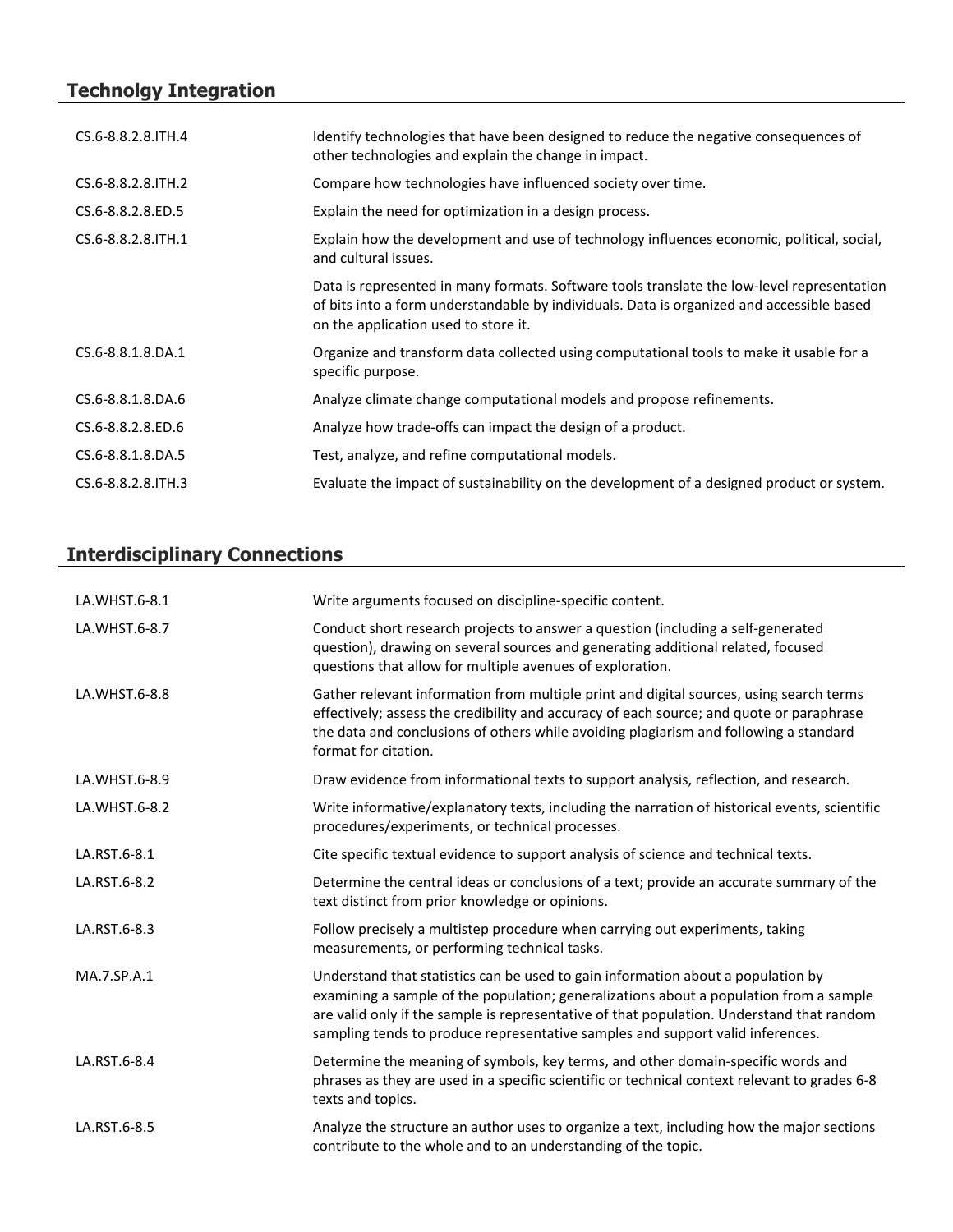| LA.RST.6-8.6  | Analyze the author's purpose in providing an explanation, describing a procedure, or<br>discussing an experiment in a text.                                                                                                              |
|---------------|------------------------------------------------------------------------------------------------------------------------------------------------------------------------------------------------------------------------------------------|
| MA.7.EE.B     | Solve real-life and mathematical problems using numerical and algebraic expressions and<br>equations.                                                                                                                                    |
| LA.RST.6-8.7  | Integrate quantitative or technical information expressed in words in a text with a version<br>of that information expressed visually (e.g., in a flowchart, diagram, model, graph, or<br>table).                                        |
| LA.RST.6-8.8  | Distinguish among facts, reasoned judgment based on research findings, and speculation<br>in a text.                                                                                                                                     |
| LA.RST.6-8.9  | Compare and contrast the information gained from experiments, simulations, video, or<br>multimedia sources with that gained from reading a text on the same topic.                                                                       |
| MA.6.SP.B.5   | Summarize numerical data sets in relation to their context, such as by:                                                                                                                                                                  |
| LA.WHST.6-8.4 | Produce clear and coherent writing in which the development, organization, voice, and<br>style are appropriate to task, purpose, and audience.                                                                                           |
| LA.RST.6-8.10 | By the end of grade 8, read and comprehend science/technical texts in the grades 6-8 text<br>complexity band independently and proficiently.                                                                                             |
| LA.WHST.6-8.5 | With some guidance and support from peers and adults, develop and strengthen writing<br>as needed by planning, revising, editing, rewriting, or trying a new approach, focusing on<br>how well purpose and audience have been addressed. |
| MA.6.SP.B.5a  | Reporting the number of observations.                                                                                                                                                                                                    |
| LA.WHST.6-8.6 | Use technology, including the Internet, to produce and publish writing and present the<br>relationships between information and ideas clearly and efficiently.                                                                           |
| MA.6.SP.B.5b  | Describing the nature of the attribute under investigation, including how it was measured<br>and its units of measurement.                                                                                                               |

# **Differentiation**

[Struggling Students](https://app.discoveryeducation.com/player/view/assetGuid/4995767F-D634-40C6-B25B-BDEA06E14F90) [ELL](https://app.discoveryeducation.com/player/view/assetGuid/D727DF69-B79B-4A92-AA1F-CE23C74D98D9%20) **ELL** Accelerated Students 1. Help students break down the idea in the summary to the 1. Review with students the prefix non-, and discuss how it changes the meaning of renewable to 1. Challenge students to compare any two types of energy resources, discussing their relative cost, environmental effects, and other benefits and

- video [Energy Consumption](https://app.discoveryeducation.com/player/view/assetGuid/8d07cd54-d03a-4293-bc70-d8be84ddca25)  [Around the World,](https://app.discoveryeducation.com/player/view/assetGuid/8d07cd54-d03a-4293-bc70-d8be84ddca25) which claims we would need 5.4 Earths to sustain the world if all countries consumed the same amount of energy as the United States. Use a model of Earth or show an image and have students explain why we would need more Earths (because people would be consuming more resources than are available).
- nonrenewable.
	- 2. Review terms in the Lesson Question to make sure students understand what is being asked: populations, activities, systems. Provide images for vocabulary terms that may be difficult for students. For example, provide maps that show how river systems carry water to larger bodies of water so that students have a good visual of

drawbacks. 2. Using their current knowledge of how human activities impact the replenishment of natural resources, have students design and complete an investigation about how much energy they consume in their own lives. Students can collect this data and create a data set over a given time period. Ask them to identify peak energy consumption times. Students

should draw conclusions as to how their consumption affects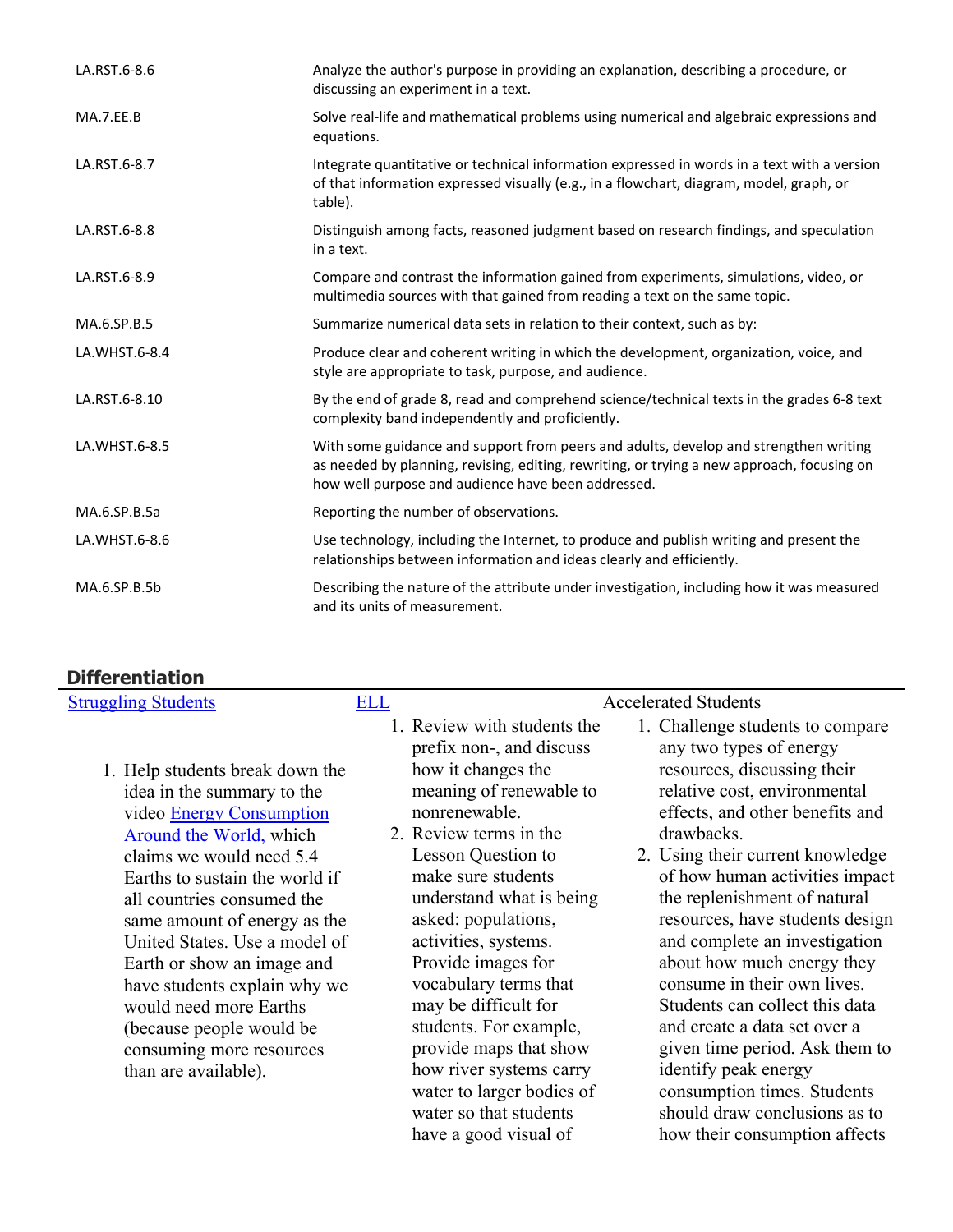[Differentiation in science](http://www.brighthubeducation.com/teaching-gifted-students/65181-differentiation-techniques-and-activities-in-the-classroom-for-gifted-students/) can be accomplished in several ways. Once you have given a pre-test to students, you know what information has already been mastered and what they still need to work on. Next, you design activities, discussions, lectures, and so on to teach information to students. The best way is to have two or three groups of students divided by ability level.

While you are instructing one group, the other groups are working on activities to further their knowledge of the concepts. For example, while you are helping one group learn the planet names in order, another group is researching climate, size, and distance from the moon of each planet. Then the groups switch, and you instruct the second group on another objective from the space unit. The first group practices writing the order of the planets and drawing a diagram of them.

Here are some ideas for the classroom when you are using differentiation in science:

- Create a tic-tac-toe board that lists different activities at different ability levels. When students aren't involved in direct instruction with you, they can work on activities from their tic-tac-toe board. These boards have nine squares, like a tic-tac-toe board; and each square lists an activity that corresponds with the science unit. For example, one solar system activity for advanced science students might be to create a power point presentation about eclipses. For beginning students, an activity might be to make a poster for one of the planets and include important data such as size, order from the sun, whether it has moons, and so on.
- Find websites on the current science unit that students can explore on their own.
- Allow students to work in small groups to create a project throughout the entire unit. For example, one group might create a solar system model to scale. Another group might write a play about the solar system. This is an activity these groups can work on while they are not working directly with you.

Differentiation in science gets students excited to learn because it challenges them to expand their knowledge and skills, instead of teaching the whole group concepts they have already mastered.

# **Modifications & Accommodations**

Refer to QSAC EXCEL SMALL SPED ACCOMMOCATIONS spreadsheet in this discipline.

# **Modifications and Accommodations used in this unit:**

In addition to differentiated instruction, IEP's and 504 accommocations will be utilized.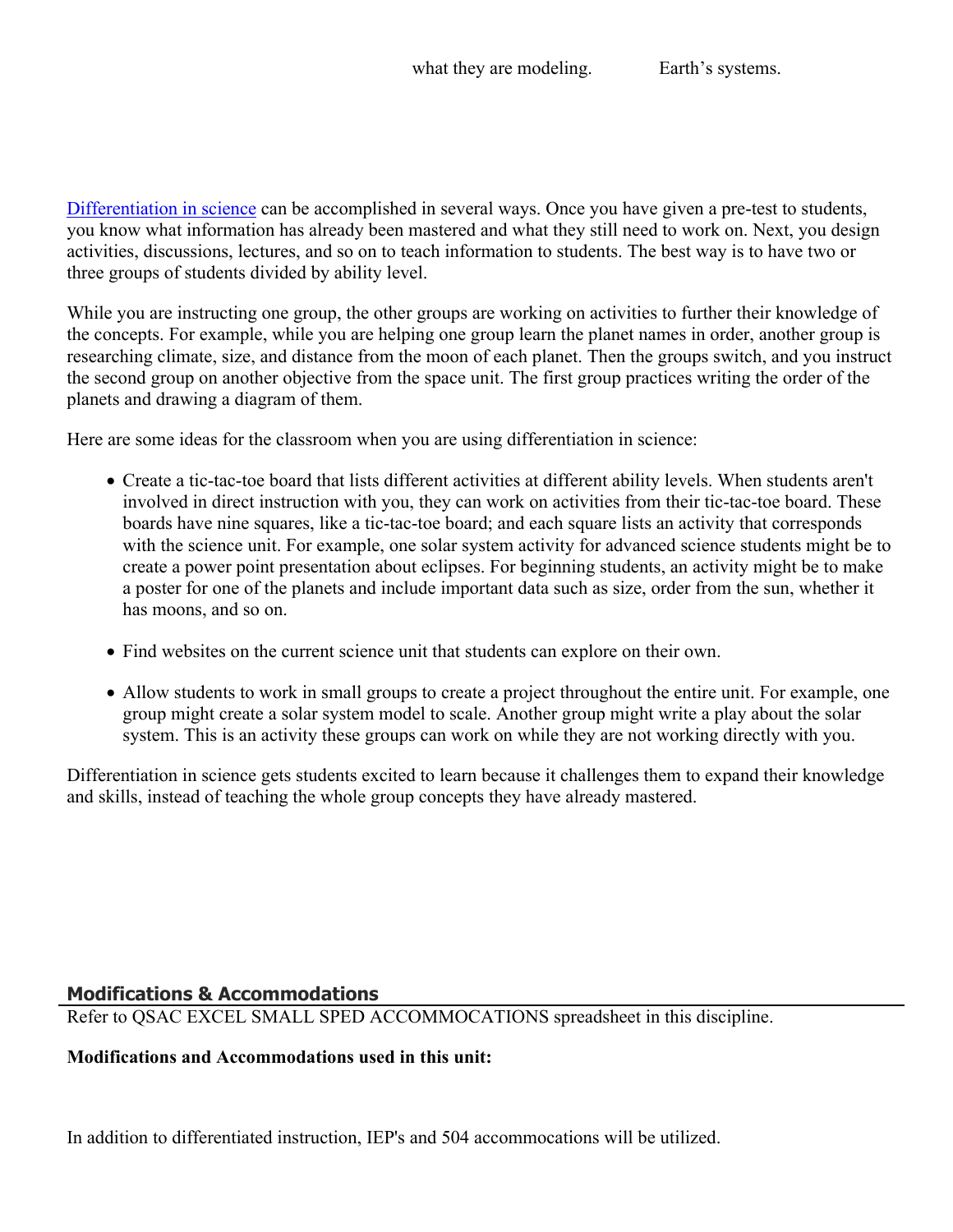# **Benchmark Assessments**

**Benchmark Assessments** are given periodically (e.g., at the end of every quarter or as frequently as once per month) throughout a school year to establish baseline achievement data and measure progress toward a standard or set of academic standards and goals.

#### **Schoolwide Benchmark assessments:**

Aimsweb benchmarks 3X a year

Linkit Benchmarks 3X a year

#### **Additional Benchmarks used in this unit:**

**See information above**

# **Formative Assessments**

Assessment allows both instructor and student to monitor progress towards achieving learning objectives, and can be approached in a variety of ways. **Formative assessment** refers to tools that identify misconceptions, struggles, and learning gaps along the way and assess how to close those gaps. It includes effective tools for helping to shape learning, and can even bolster students' abilities to take ownership of their learning when they understand that the goal is to improve learning, not apply final marks (Trumbull and Lash, 2013). It can include students assessing themselves, peers, or even the instructor, through writing, quizzes, conversation, and more. In short, formative assessment occurs throughout a class or course, and seeks to improve student achievement of learning objectives through approaches that can support specific student needs (Theal and Franklin, 2010, p. 151).

#### **Formative Assessments used in this unit:**

Formative assessments as listed in unit.

See assessments located in the unit link above

# **Summative Assessments**

**Summative assessments** evaluate student learning, knowledge, proficiency, or success at the conclusion of an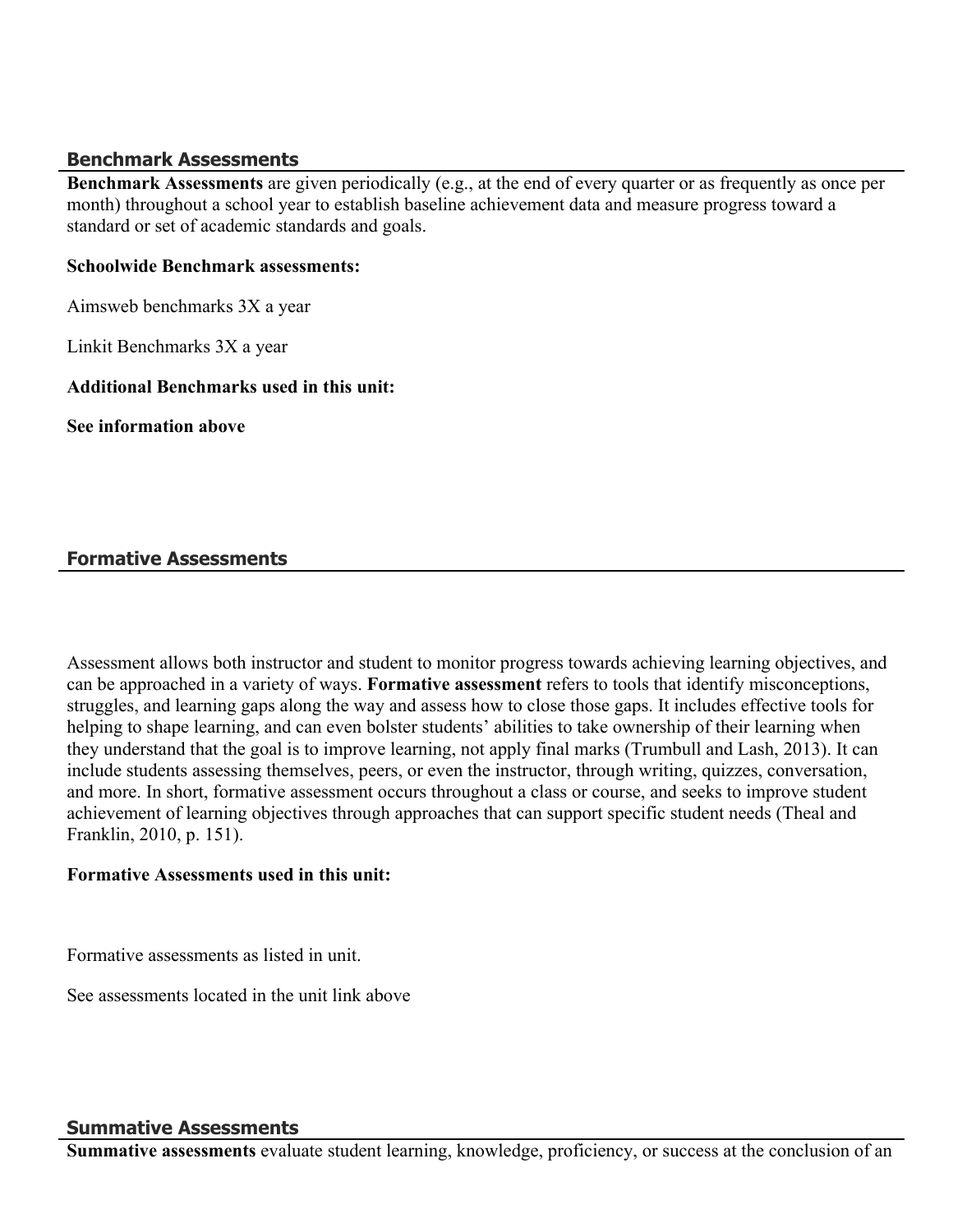instructional period, like a unit, course, or program. Summative assessments are almost always formally graded and often heavily weighted (though they do not need to be). Summative assessment can be used to great effect in conjunction and alignment with formative assessment, and instructors can consider a variety of ways to combine these approaches.

# **Summative assessments for this unit:**

Summative assessments as listed in unit.

See assessments located in the unit link above

# **Instructional Materials**

See materials located in Unit above.

Discovery Techbook

Teacher made materials

Additonal labs available through NJCTL on line curriculum

# **Standards**

| SCI.MS.ESS3.C | Human Impacts on Earth Systems                                                                                                                                                                                                                                                                                                                                                                                                                                                                                                                                                                                                                                                                                                          |
|---------------|-----------------------------------------------------------------------------------------------------------------------------------------------------------------------------------------------------------------------------------------------------------------------------------------------------------------------------------------------------------------------------------------------------------------------------------------------------------------------------------------------------------------------------------------------------------------------------------------------------------------------------------------------------------------------------------------------------------------------------------------|
|               | Asking Questions and Defining Problems                                                                                                                                                                                                                                                                                                                                                                                                                                                                                                                                                                                                                                                                                                  |
|               | Analyzing data 6–8 builds on grades K–5 and progresses to extending quantitative analysis<br>to investigations, distinguishing between correlation and causation, and basic statistical<br>techniques of data and error analysis.                                                                                                                                                                                                                                                                                                                                                                                                                                                                                                       |
|               | Typically, as human populations and per-capita consumption of natural resources<br>increase, so do the negative impacts on Earth unless the activities and technologies<br>involved are engineered otherwise.                                                                                                                                                                                                                                                                                                                                                                                                                                                                                                                           |
|               | Emphasis is on how some natural hazards, such as volcanic eruptions and severe weather,<br>are preceded by phenomena that allow for reliable predictions, but others, such as<br>earthquakes, occur suddenly and with no notice, and thus are not yet predictable.<br>Examples of natural hazards can be taken from interior processes (such as earthquakes<br>and volcanic eruptions), surface processes (such as mass wasting and tsunamis), or severe<br>weather events (such as hurricanes, tornadoes, and floods). Examples of data can include<br>the locations, magnitudes, and frequencies of the natural hazards. Examples of<br>(technologies can be global (such as satellite systems to monitor hurricanes or forest fires) |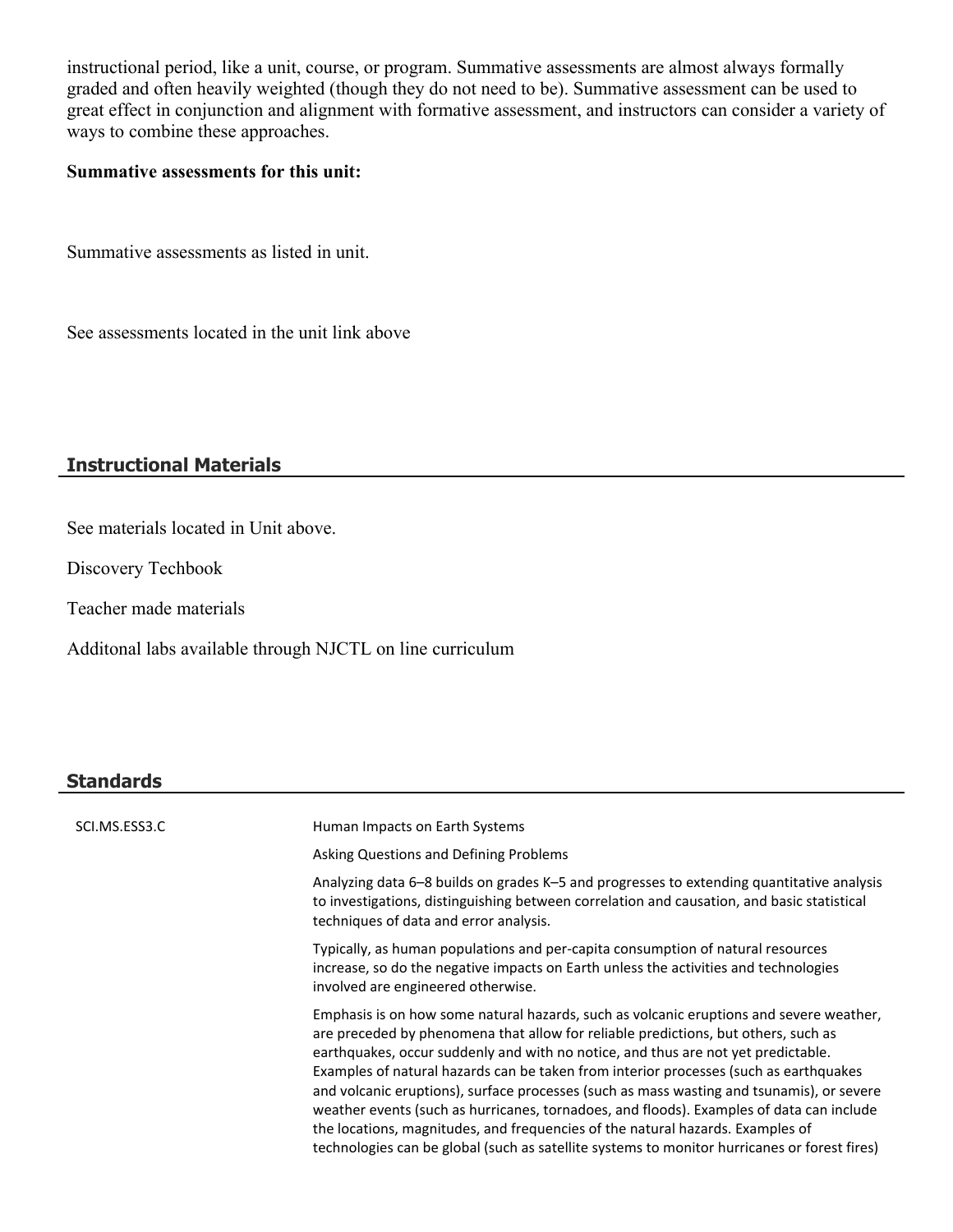|               | or local (such as building basements in tornado-prone regions or reservoirs to mitigate<br>droughts).                                                                                                                                                                                                                                                                                                                                                                                                                                           |
|---------------|-------------------------------------------------------------------------------------------------------------------------------------------------------------------------------------------------------------------------------------------------------------------------------------------------------------------------------------------------------------------------------------------------------------------------------------------------------------------------------------------------------------------------------------------------|
|               | Analyze and interpret data to determine similarities and differences in findings.                                                                                                                                                                                                                                                                                                                                                                                                                                                               |
|               | Examples of evidence include grade-appropriate databases on human populations and the<br>rates of consumption of food and natural resources (such as freshwater, mineral, and<br>energy). Examples of impacts can include changes to the appearance, composition, and<br>structure of Earth's systems as well as the rates at which they change. The consequences<br>of increases in human populations and consumption of natural resources are described by<br>science, but science does not make the decisions for the actions society takes. |
|               | Typically, as human populations and per-capita consumption of natural resources<br>increase, so do the negative impacts on Earth unless the activities and technologies<br>involved are engineered otherwise.                                                                                                                                                                                                                                                                                                                                   |
|               | Analyzing and Interpreting Data                                                                                                                                                                                                                                                                                                                                                                                                                                                                                                                 |
|               | Human activities, such as the release of greenhouse gases from burning fossil fuels, are<br>major factors in the current rise in Earth's mean surface temperature (global warming).<br>Reducing the level of climate change and reducing human vulnerability to whatever<br>climate changes do occur depend on the understanding of climate science, engineering<br>capabilities, and other kinds of knowledge, such as understanding of human behavior and<br>on applying that knowledge wisely in decisions and activities.                   |
| SCI.MS.ESS3.D | <b>Global Climate Change</b>                                                                                                                                                                                                                                                                                                                                                                                                                                                                                                                    |
|               | Examples of the design process include examining human environmental impacts,<br>assessing the kinds of solutions that are feasible, and designing and evaluating solutions<br>that could reduce that impact. Examples of human impacts can include water usage (such<br>as the withdrawal of water from streams and aquifers or the construction of dams and<br>levees), land usage (such as urban development, agriculture, or the removal of wetlands),<br>and pollution (such as of the air, water, or land).                               |
|               | Patterns                                                                                                                                                                                                                                                                                                                                                                                                                                                                                                                                        |
|               | Human activities have significantly altered the biosphere, sometimes damaging or<br>destroying natural habitats and causing the extinction of other species. But changes to<br>Earth's environments can have different impacts (negative and positive) for different living<br>things.                                                                                                                                                                                                                                                          |
| SCI.MS-ESS3-2 | Analyze and interpret data on natural hazards to forecast future catastrophic events and<br>inform the development of technologies to mitigate their effects.                                                                                                                                                                                                                                                                                                                                                                                   |
| SCI.MS-ESS3-5 | Ask questions to clarify evidence of the factors that have caused climate change over the<br>past century.                                                                                                                                                                                                                                                                                                                                                                                                                                      |
| SCI.MS-ESS3   | Earth and Human Activity                                                                                                                                                                                                                                                                                                                                                                                                                                                                                                                        |
|               | Examples of factors include human activities (such as fossil fuel combustion, cement<br>production, and agricultural activity) and natural processes (such as changes in incoming<br>solar radiation or volcanic activity). Examples of evidence can include tables, graphs, and<br>maps of global and regional temperatures, atmospheric levels of gases such as carbon<br>dioxide and methane, and the rates of human activities. Emphasis is on the major role that<br>human activities play in causing the rise in global temperatures.     |
| SCI.MS.ESS3.C | Human Impacts on Earth Systems                                                                                                                                                                                                                                                                                                                                                                                                                                                                                                                  |
| SCI.MS.ESS3.B | <b>Natural Hazards</b>                                                                                                                                                                                                                                                                                                                                                                                                                                                                                                                          |
|               | Mapping the history of natural hazards in a region, combined with an understanding of<br>related geologic forces can help forecast the locations and likelihoods of future events.                                                                                                                                                                                                                                                                                                                                                              |
| SCI.MS-ESS3-4 | Construct an argument supported by evidence for how increases in human population and<br>per-capita consumption of natural resources impact Earth's systems.                                                                                                                                                                                                                                                                                                                                                                                    |
|               | Ask questions to identify and clarify evidence of an argument.                                                                                                                                                                                                                                                                                                                                                                                                                                                                                  |